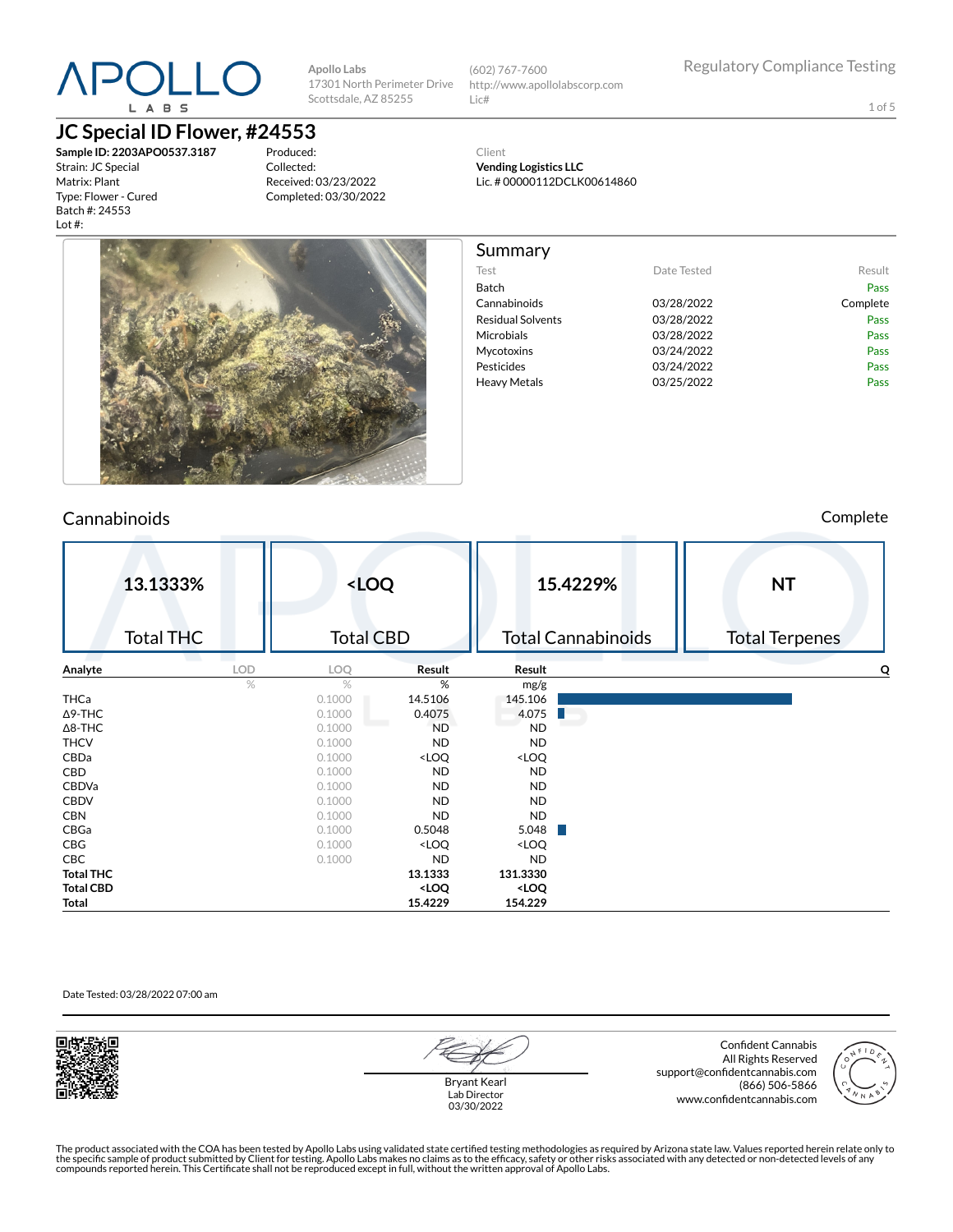# POLL L A B S

**JC Special ID Flower, #24553**

**Sample ID: 2203APO0537.3187** Strain: JC Special Matrix: Plant Type: Flower - Cured Batch #: 24553 Lot #:

Produced: Collected: Received: 03/23/2022 Completed: 03/30/2022

**Apollo Labs**

Scottsdale, AZ 85255

17301 North Perimeter Drive http://www.apollolabscorp.com Lic#

(602) 767-7600

2 of 5

#### Client **Vending Logistics LLC** Lic. # 00000112DCLK00614860

Pesticides **Passage of the Contract of Contract Contract of Contract Contract Contract Contract Contract Contract Contract Contract Contract Contract Contract Contract Contract Contract Contract Contract Contract Contract** 

**Analyte LOQ Limit Units Status Q** PPM PPM PPM<br>0.2500 0.5000 ND Abamectin 0.2500 0.5000 ND Pass **Acephate** 0.2000 0.4000 **ND Pass**<br> **Acequinocyl** 1.0000 2.0000 **ND Pass Acequinocyl** 1.0000 2.0000 **ND Pass M1**<br> **Acetamiprid** 0.1000 0.2000 **ND Pass Acetamiprid** 0.1000 0.2000 **ND Pass**<br> **Aldicarb** 0.2000 0.4000 **ND Pass Aldicarb** 0.2000 0.4000 **ND Pass**<br>**Azoxystrobin** 0.1000 0.2000 **ND Pass Azoxystrobin** 0.1000 0.2000 **ND Pass**<br>**Bifenazate** 0.1000 0.2000 **ND Pass** Bifenazate 0.1000 0.2000 ND Pass Bifenthrin 0.1000 0.2000 ND Pass M2 **Boscalid** 0.2000 0.4000 **ND Pass**<br> **Carbaryl** 0.1000 0.2000 **ND Pass** Carbaryl 0.1000 0.2000 ND Pass Carbofuran 0.1000 0.2000 ND Pass Chlorantraniliprole 0.1000 0.2000 ND<br>Chlorfenapyr 0.5000 1.0000 ND **Chlorfenapyr** 0.5000 1.0000 **ND Pass M2**<br> **Chlorpyrifos** 0.1000 0.2000 **ND Pass M2 Chlorpyrifos** 0.1000 0.2000 **ND**<br> **Clofentezine** 0.1000 0.2000 **ND Clofentezine** 0.1000 0.2000 **ND Pass**<br> **Cyfluthrin** 0.5000 1.0000 **ND Pass** Cyuthrin 0.5000 1.0000 ND Pass M2 Cypermethrin 0.5000 1.0000 ND Pass M2 **Daminozide** 0.5000 1.0000 **ND Pass<br>
Diazinon** 0.1000 0.2000 **ND Pass Diazinon** 0.1000 0.2000 **ND Pass**<br>**Dichlorvos** 0.0500 0.1000 **ND Pass Dichlorvos** 0.0500 0.1000 **ND Pass**<br>**Dimethoate** 0.1000 0.2000 **ND Pass Dimethoate** 0.1000 0.2000 **ND**<br> **Ethoprophos** 0.1000 0.2000 **ND** Ethoprophos 0.1000 0.2000 ND Pass<br>Etofenprox 0.2000 0.4000 ND Pass Etofenprox 0.2000 0.4000 ND Pass<br>Etoxazole 0.1000 0.2000 ND Pass Etoxazole 0.1000 0.2000 ND Pass **Fenoxycarb** 0.1000 0.2000 **ND Pass**<br> **Fenpyroximate** 0.2000 0.4000 **ND Pass** Fenpyroximate 0.2000 0.4000 ND Pass<br>Fipronil 0.2000 0.4000 ND Pass **Fipronil 12000 0.2000 0.4000 ND Pass<br>Flonicamid 1.0000 0.5000 0.5000 ND Pass Flonicamid** 0.5000 1.000<br> **Fludioxonil** 0.2000 0.400 Fludioxonil 0.2000 0.4000 ND Pass **Analyte LOQ Limit Units Status Q** PPM PPM PPM<br>0.5000 1.0000 ND **Hexythiazox** 0.5000 1.0000 **ND Pass**<br> **Imazalil** 0.1000 0.2000 **ND Pass** Imazalil 0.1000 0.2000 ND Pass **Imidacloprid** 0.2000 0.4000 **ND Pass**<br> **Kresoxim Methyl** 0.2000 0.4000 **ND Pass Kresoxim Methyl** 0.2000 0.4000 **ND Pass**<br> **Malathion** 0.1000 0.2000 **ND Pass** Malathion 0.1000 0.2000 ND Pass **Metalaxyl** 0.1000 0.2000 **ND Pass**<br> **Methiocarb** 0.1000 0.2000 **ND Pass Methiocarb** 0.1000 0.2000 **ND Pass**<br> **Methomyl** 0.2000 0.4000 **ND Pass Methomyl** 0.2000 0.4000 **ND Pass**<br> **Myclobutanil** 0.1000 0.2000 **ND Pass** Myclobutanil 0.1000 0.2000 ND Pass 0.2500 0.5000 **ND Pass**<br>0.5000 1.0000 **ND Pass** Oxamyl 0.5000 1.0000 ND Pass Paclobutrazol 0.2000 0.4000 ND Pass Permethrins 0.1000 0.2000 ND Pass V1 M2 **Phosmet** 0.1000 0.2000 **ND**<br> **Piperonyl Butoxide** 1.0000 2.0000 **ND** Piperonyl Butoxide 1.0000 2.0000 ND Pass<br>
Prallethrin 0.1000 0.2000 ND Pass Prallethrin 0.1000 0.2000 ND Pass **Propiconazole** 0.2000 0.4000 **ND Pass**<br> **Propoxur** 0.1000 0.2000 **ND Pass** Propoxur 0.1000 0.2000 ND Pass Pyrethrins 0.5000 1.0000 ND Pass **Pyridaben 1988** 0.1000 0.2000 **ND Pass**<br>**Spinosad** 10.1000 0.2000 **ND Pass** Spinosad 0.1000 0.2000 ND Pass M1 Spiromesifen 0.1000 0.2000 ND Pass<br>Spirotetramat 0.1000 0.2000 ND Pass Spirotetramat 0.1000 0.2000 ND Pass<br>Spiroxamine 0.2000 0.4000 ND Pass Spiroxamine 0.2000 0.4000 ND Pass M1<br>Tebuconazole 0.2000 0.4000 ND Pass Tebuconazole 0.2000 0.4000 ND Pass<br>Thiacloprid 0.1000 0.2000 ND Pass **Thiacloprid** 0.1000 0.2000 **ND Pass**<br> **Thiamethoxam** 0.1000 0.2000 **ND Pass** Thiamethoxam 0.1000 0.2000 ND Pass<br>Trifloxystrobin 0.1000 0.2000 ND Pass **Trifloxystrobin** 

## **Herbicides**

| Analyte       | $\sim$<br>-LUT | Limit  | Units     | Status |  |
|---------------|----------------|--------|-----------|--------|--|
|               | DDN            | PPN.   | PPM       |        |  |
| Pendimethalin | 0501<br>しいししい  | 0.1000 | <b>ND</b> | Pass   |  |

Date Tested: 03/24/2022 07:00 am



Bryant Kearl Lab Director 03/30/2022

Confident Cannabis All Rights Reserved support@confidentcannabis.com (866) 506-5866 www.confidentcannabis.com

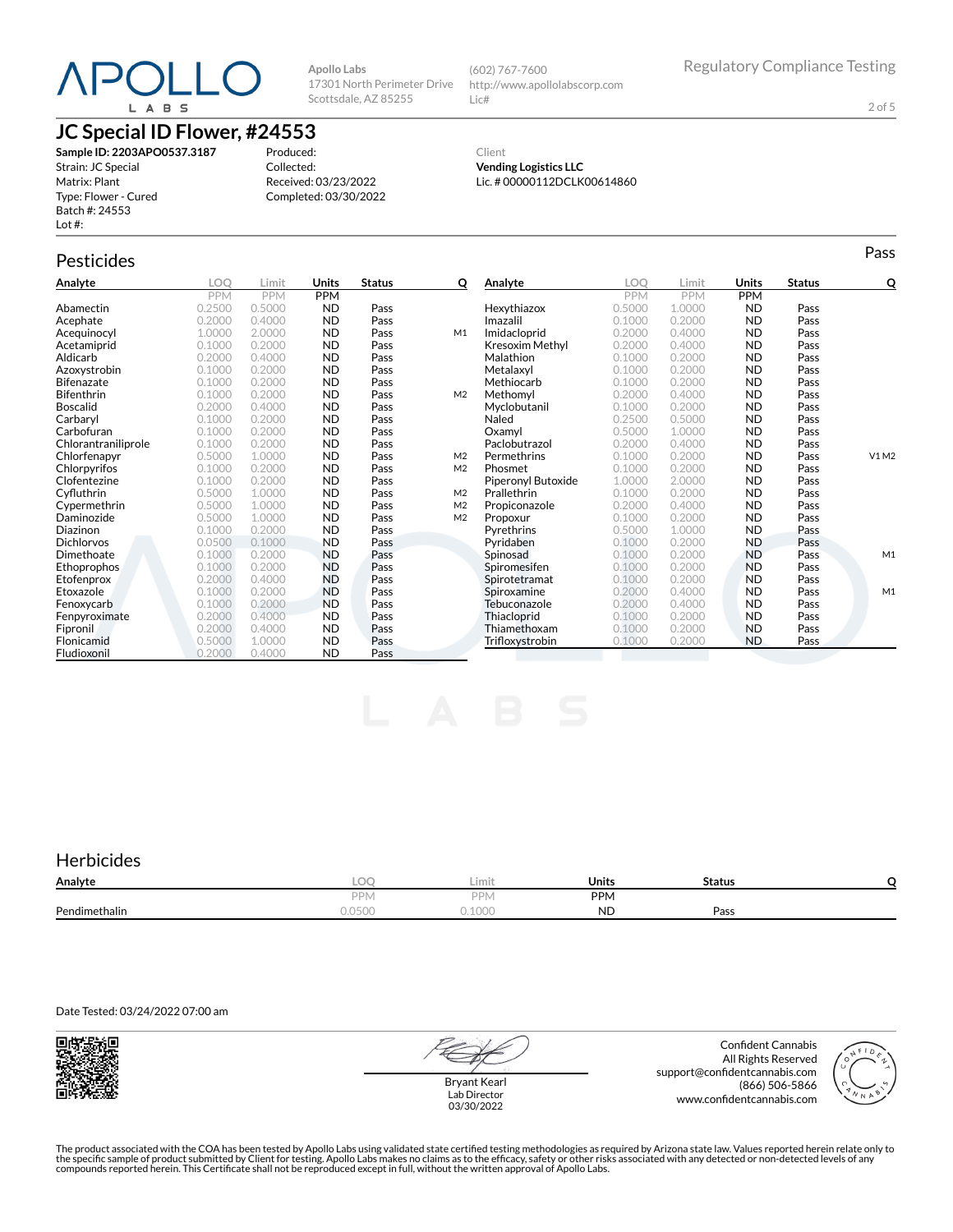# DL L ( L A B S

**Apollo Labs** 17301 North Perimeter Drive Scottsdale, AZ 85255

(602) 767-7600 http://www.apollolabscorp.com Lic#

3 of 5

# **JC Special ID Flower, #24553**

**Sample ID: 2203APO0537.3187** Strain: JC Special Matrix: Plant Type: Flower - Cured Batch #: 24553 Lot #:

Produced: Collected: Received: 03/23/2022 Completed: 03/30/2022

#### Client **Vending Logistics LLC** Lic. # 00000112DCLK00614860

| Microbials            |                             |       |           |               | Pass |
|-----------------------|-----------------------------|-------|-----------|---------------|------|
| Analyte               | Limit                       |       | Result    | <b>Status</b> |      |
| Salmonella SPP        | Detected/Not Detected in 1g |       | <b>ND</b> | Pass          |      |
| Aspergillus flavus    | Detected/Not Detected in 1g |       | <b>ND</b> | Pass          |      |
| Aspergillus fumigatus | Detected/Not Detected in 1g |       | <b>ND</b> | Pass          |      |
| Aspergillus niger     | Detected/Not Detected in 1g |       | <b>ND</b> | Pass          |      |
| Aspergillus terreus   | Detected/Not Detected in 1g |       | ND.       | Pass          |      |
| Analyte               | LOQ                         | Limit | Result    | <b>Status</b> |      |
|                       | CFU/g                       | CFU/g | CFU/g     |               |      |
| E. Coli               | 100.0                       | 100.0 | <b>ND</b> | Pass          |      |
|                       |                             |       |           |               |      |

Date Tested: 03/28/2022 12:00 am

### Mycotoxins **Pass**

| Analyte                 | LOD   |            | ∠imit      | <b>Units</b> | <b>Status</b> | О |
|-------------------------|-------|------------|------------|--------------|---------------|---|
|                         | µg/kg | $\mu$ g/kg | $\mu$ g/kg | µg/kg        |               |   |
| <b>B1</b>               | -     | 10         | 20         | <b>ND</b>    | Pass          |   |
| <b>B2</b>               |       | 10         | 20         | <b>ND</b>    | Pass          |   |
| G <sub>1</sub>          |       | 10         | 20         | <b>ND</b>    | Pass          |   |
| G <sub>2</sub>          |       | 10         | 20         | <b>ND</b>    | Pass          |   |
| <b>Total Aflatoxins</b> |       |            | 20         | <b>ND</b>    | Pass          |   |
| Ochratoxin A            |       | Tn         | 20         | <b>ND</b>    | Pass          |   |



### Heavy Metals **Pass**

| Analyte | LOD       | LOC       | Limit     | <b>Units</b> | <b>Status</b> | O |
|---------|-----------|-----------|-----------|--------------|---------------|---|
|         | $\mu$ g/g | $\mu$ g/g | $\mu$ g/g | $\mu$ g/g    |               |   |
| Arsenic | 0.066     | 0.133     | 0.4       | <b>ND</b>    | Pass          |   |
| Cadmium | 0.066     | 0.133     | 0.4       | <b>ND</b>    | Pass          |   |
| Lead    | 0.166     | 0.333     |           | <b>ND</b>    | Pass          |   |
| Mercury | 0.2       | U.4       | 12        | <b>ND</b>    | Pass          |   |

Date Tested: 03/25/2022 07:00 am





Bryant Kearl Lab Director 03/30/2022

Confident Cannabis All Rights Reserved support@confidentcannabis.com (866) 506-5866 www.confidentcannabis.com

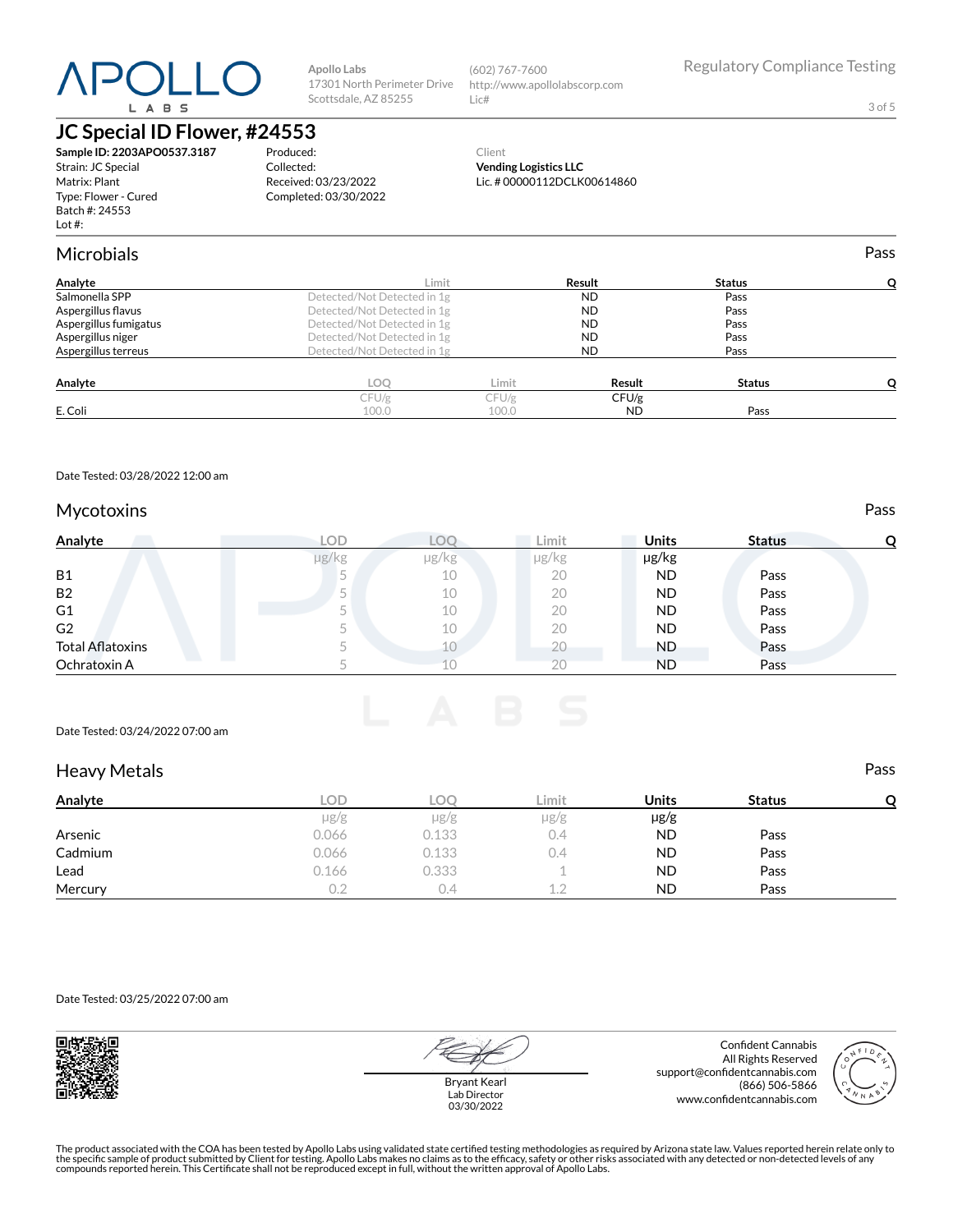

**Apollo Labs** 17301 North Perimeter Drive Scottsdale, AZ 85255

(602) 767-7600 http://www.apollolabscorp.com Lic#

4 of 5

# **JC Special ID Flower, #24553**

**Sample ID: 2203APO0537.3187** Strain: JC Special Matrix: Plant Type: Flower - Cured Batch #: 24553 Lot #:

Produced: Collected: Received: 03/23/2022 Completed: 03/30/2022

Client **Vending Logistics LLC** Lic. # 00000112DCLK00614860

### Residual Solvents

| Analyte                 | <b>LOO</b> | Limit      | Mass       | <b>Status</b> | Q           |
|-------------------------|------------|------------|------------|---------------|-------------|
|                         | <b>PPM</b> | <b>PPM</b> | <b>PPM</b> |               | <b>Pass</b> |
| Acetone                 | 381.0000   | 1000.0000  | ND.        | Pass          |             |
| Acetonitrile            | 154.0000   | 410.0000   | ND.        | Pass          |             |
| <b>Benzene</b>          | 1.0000     | 2.0000     | ND.        | Pass          |             |
| <b>Butanes</b>          | 1914.0000  | 5000.0000  | ND.        | Pass          |             |
| Chloroform              | 24.0000    | 60.0000    | ND.        | Pass          |             |
| Dichloromethane         | 231.0000   | 600.0000   | ND.        | Pass          |             |
| Ethanol                 | 1910.0000  | 5000.0000  | ND.        | Pass          |             |
| Ethyl-Acetate           | 1907.0000  | 5000.0000  | ND.        | Pass          |             |
| Ethyl-Ether             | 1901.0000  | 5000.0000  | ND.        | Pass          |             |
| n-Heptane               | 1892.0000  | 5000.0000  | <b>ND</b>  | Pass          |             |
| Hexanes                 | 115.0000   | 290,0000   | ND.        | Pass          |             |
| Isopropanol             | 1915.0000  | 5000.0000  | ND.        | Pass          |             |
| Isopropyl-Acetate       | 1908.0000  | 5000.0000  | ND.        | Pass          |             |
| Methanol                | 1141.0000  | 3000.0000  | ND.        | Pass          |             |
| Pentane                 | 1923.0000  | 5000.0000  | ND.        | Pass          |             |
| Propane                 | 1907.0000  | 5000.0000  | ND.        | Pass          |             |
| Toluene                 | 343,0000   | 890,0000   | ND.        | Pass          |             |
| Xylenes + Ethyl Benzene | 841.0000   | 2170.0000  | <b>ND</b>  | Pass          |             |
|                         |            |            |            |               |             |

Date Tested: 03/28/2022 07:00 am



Confident Cannabis All Rights Reserved support@confidentcannabis.com (866) 506-5866 www.confidentcannabis.com



Bryant Kearl Lab Director 03/30/2022